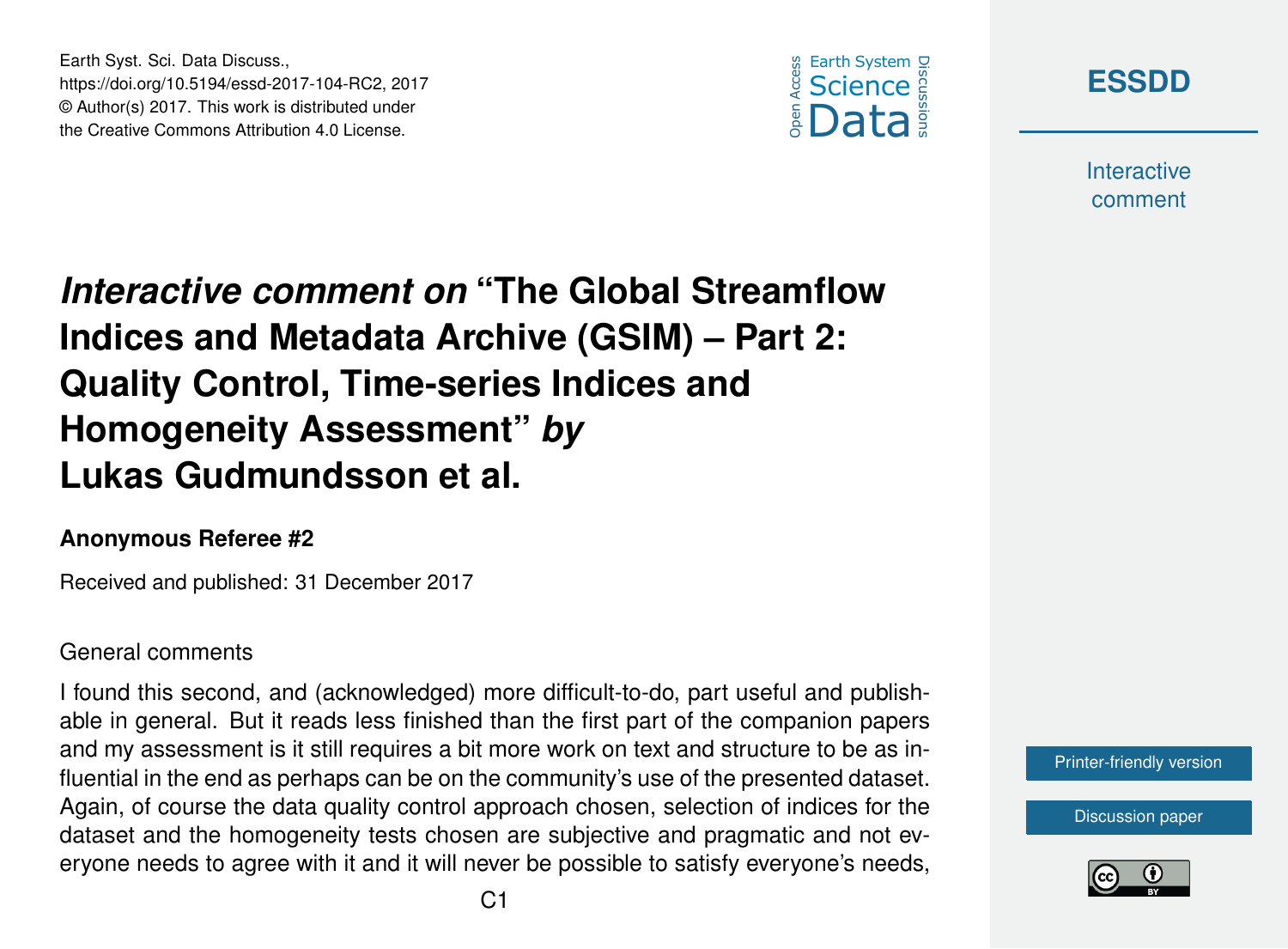so I don't see a point in criticising individual choices and decisions made here. What I think, however, would help the paper's acceptance and impact in particular regarding the use of the quality assessments given is to bring out the assessment of the result of these better, incl. for example a nicer clearer presentation and assessment of the summary statistics of quality flags, homogeneity tests and indices (Figs 4-7 are a bit uninspiring and very simple - maybe combining maps and box plots somehow or something like that) and more comment/assessment on the patterns on the maps that will allow at least some guidance to the data usage. Partly this is can perhaps be done by just a bit of a better organisation and presentation of the material that is there, but also by a more structured discussion, also linking to metadata from part 1.

It wasn't always clear to me, which information I will find in the dataset and which are only steps of production described here. This could be make clearer overall and in some cases removing repetitions may help (first an overview paragraph, then reading the same thing again later in the individual steps is unnecessary). Section 6 in particular is a bit random in what is covered and highlighted and thus presents not a strong conclusion. I suggest to give this some thought and better organise and bring out the highlights. This is perhaps an editorial decision, but I find sections 3.2.1 to 3.2.15 not a correct nor a very useful text format as they contain neither a list nor paragraphed text and the use of the many subheadings is an unnecessary waste of space. Tables have been invented to reduce repetitive headings/descriptors. So why not a table with the name, abbreviation, unit, resolution and definition followed then by the more descriptive text paragraphs providing additional info. Alternatively, just a series of paragraphs always starting in similarly structured sentences would do as well. The selection of example studies is a bit random. Is it really necessary? This paper is supposed to describe the dataset created and it may be enough to use some of these references exemplary in a summary-motivation for the selection of indices or rather in a discussion on possible use of the dataset information.

Generally, the manuscript will also require another careful proofread to cor-

### **[ESSDD](https://www.earth-syst-sci-data-discuss.net/)**

**Interactive** comment

[Printer-friendly version](https://www.earth-syst-sci-data-discuss.net/essd-2017-104/essd-2017-104-RC2-print.pdf)

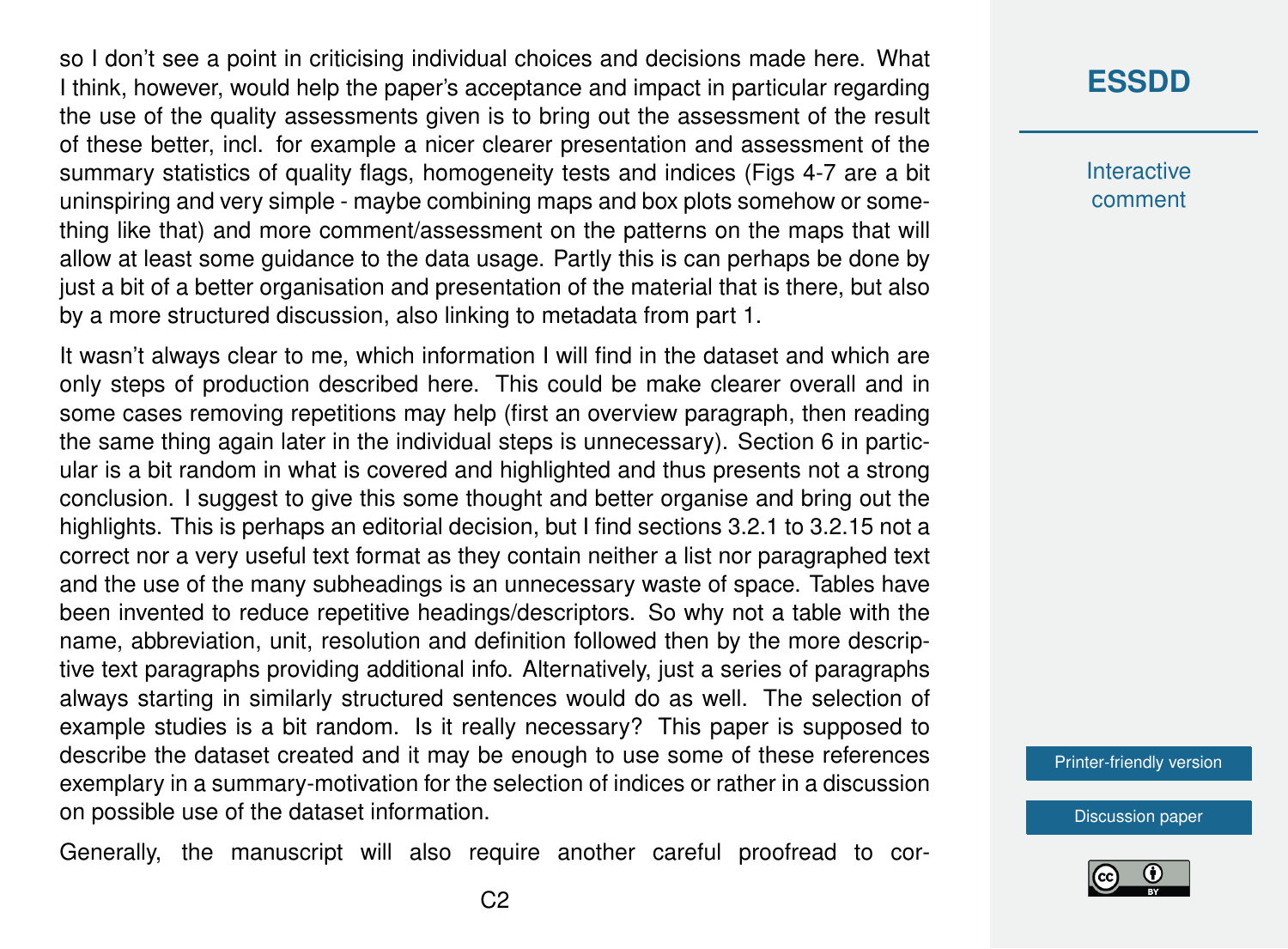rect several typos and some inconsistent formatting (italic or quotes for dataset flags/categories/...confusing!), some terminology (examples below), tenses (e.g. what 'was' done to the data - use part tense consistently - and what 'is' provided in the dataset - use present tense consistently) and notation (examples below - not an exhaustive list). In particular: see Journal's Manuscript guidelines for symbols, exponents and units (e.g change sec to s and make format exponents as superscripts (most figures))

Selected specific comments

3.3.1. Isn't 'reference period' the more commonly used terminology (instead of base period)?

3.1.3 Requirements for number of valid data to estimate a 'reliable index'. These are very subjective, which I know is a necessary pragmatic solution. However, it creates a bias to less 'reliable' indices in climates streamflow gauging isn't possible or meaningful part of the year (seasonally dry climates and cold climates). This needs to be discussed.

Harmonize the current mix of Q/C, Qc, qc, and define what is meant by it initially as common definitions vary.

27 typo: appraise

Fig. 1 Typo in legend: 'equal', change axis label sec  $\rightarrow$  s and proper superscript (also in Fig. 3). I suggest to zoom in more as like this there is actually little to see.

Fig. 3 Since a) daily data won't be provided by the dataset anyway if I understand correctly and b) one cannot see anything in the daily graph anyway, I suggest to remove it from Fig.3

Similar to part 1, but perhaps even more so here, are the global maps. At that size and resolution it's impossible to see anything and not enough credit is given to why these difference may not simply reflect a lack of data but an inherent feature of the variable **[ESSDD](https://www.earth-syst-sci-data-discuss.net/)**

**Interactive** comment

[Printer-friendly version](https://www.earth-syst-sci-data-discuss.net/essd-2017-104/essd-2017-104-RC2-print.pdf)